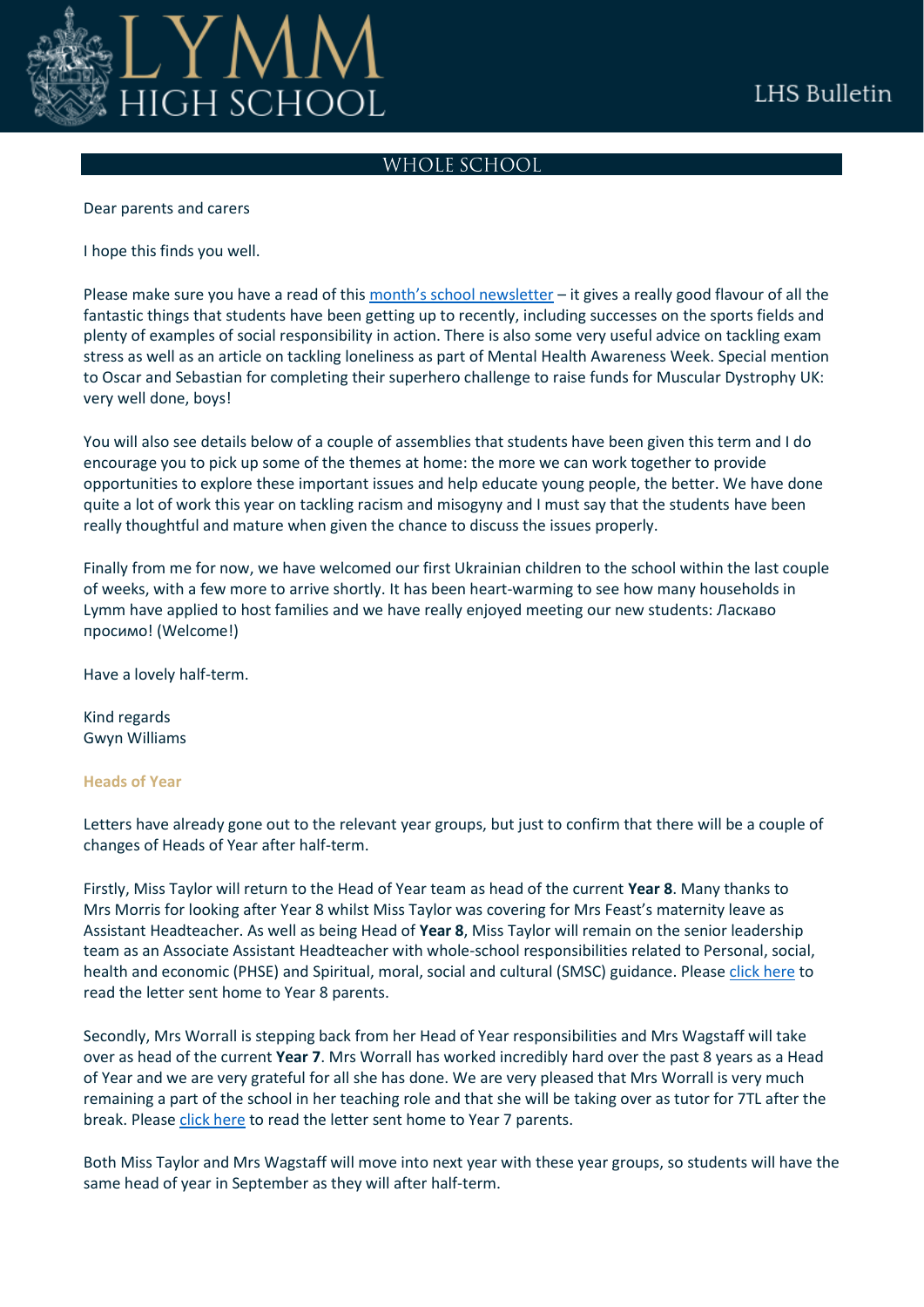### **Assemblies on racism and sexual harassment**

Two important assemblies have taken place this half-term and, in line with our desire to involve parents and carers more in our PSHE/SMSC programme, we thought it might be useful to share these. Please do try to find some time to have a chat with your children about these issues – the more school and parents can work together, the better we can prepare our young people to thrive in the modern world.

Mr Rutty gave an assembly to all year groups on the topic of 'microaggressions' in relation to race and ethnicity. You can see the slides Mr Rutty used b[y clicking here,](https://www.lymmhigh.org.uk/wp-content/uploads/2022/05/Racial-Microaggressions.pdf) including a link to a video that students were shown a couple of minutes of. Mr Williams joined Mr Rutty to help reinforce the key messages, which were:

- Overall, Lymm High School students are remarkably tolerant and respectful of one another: that is one of the most positive features of our school community. Of course, though, we can all do more.
- Student voice activities with minority ethnic and mixed-race students show that, sadly, these young people do encounter 'microaggressions' on a fairly regular basis. The example Mr Rutty chose to focus on was the question: "Where are you *really* from?" He explained that, even if meant innocently, this could be perceived as questioning someone's identity or even suggesting they are somehow not as much a part of our community as anyone else. Other examples of microaggressions might include asking to touch a person's hair or making derogatory comments about ethnic food.
- More often than not, the people making comments are not intending to offend or cause harm. However, the students on the wrong end of it do often feel uncomfortable (or worse) as a result. Mr Rutty and Mr Williams were therefore encouraging students to be sensitive and think carefully before talking about any issues related to race or people's heritage.
- Quite understandably, students being made to feel uncomfortable by these microaggressions are usually very unwilling to speak up. Indeed, very often they feel obliged to 'go along' (or even laugh along) with things rather than risk being seen to be 'making a fuss'. It is therefore really important that all students are prepared to step up and challenge inappropriate language or behaviour.
- Many of these messages apply to all forms of discrimination, not just racism. For example, we need all students to be ready to challenge the casual use of homophobic or transphobic language 'in the moment' (and in a sensible, appropriate manner) rather than put the burden on victims to report things themselves.

Miss Taylor has delivered virtual assemblies on sexual harassment this week. You can see the slides that Miss Taylor used by [clicking here.](https://www.lymmhigh.org.uk/wp-content/uploads/2022/05/Sexual-Harassment-KS3.pdf) The assemblies were tailored slightly differently for KS3 and KS4 students, but the common messages were as follows:

- Sexual harassment means 'unwanted conduct of a sexual nature' and can occur online or offline.
- Sexual violence and sexual harassment are *never* acceptable and will always be treated very seriously by the school. It should never be passed off as 'banter' or suchlike.
- Nobody should ever feel ashamed for reporting behaviours that have made them feel uncomfortable. Staff in school will always take them seriously and make sure they are well supported.
- As above, it is important everybody takes responsibility for 'calling out' inappropriate and/or concerning behaviours. We need more people to become 'active bystanders'.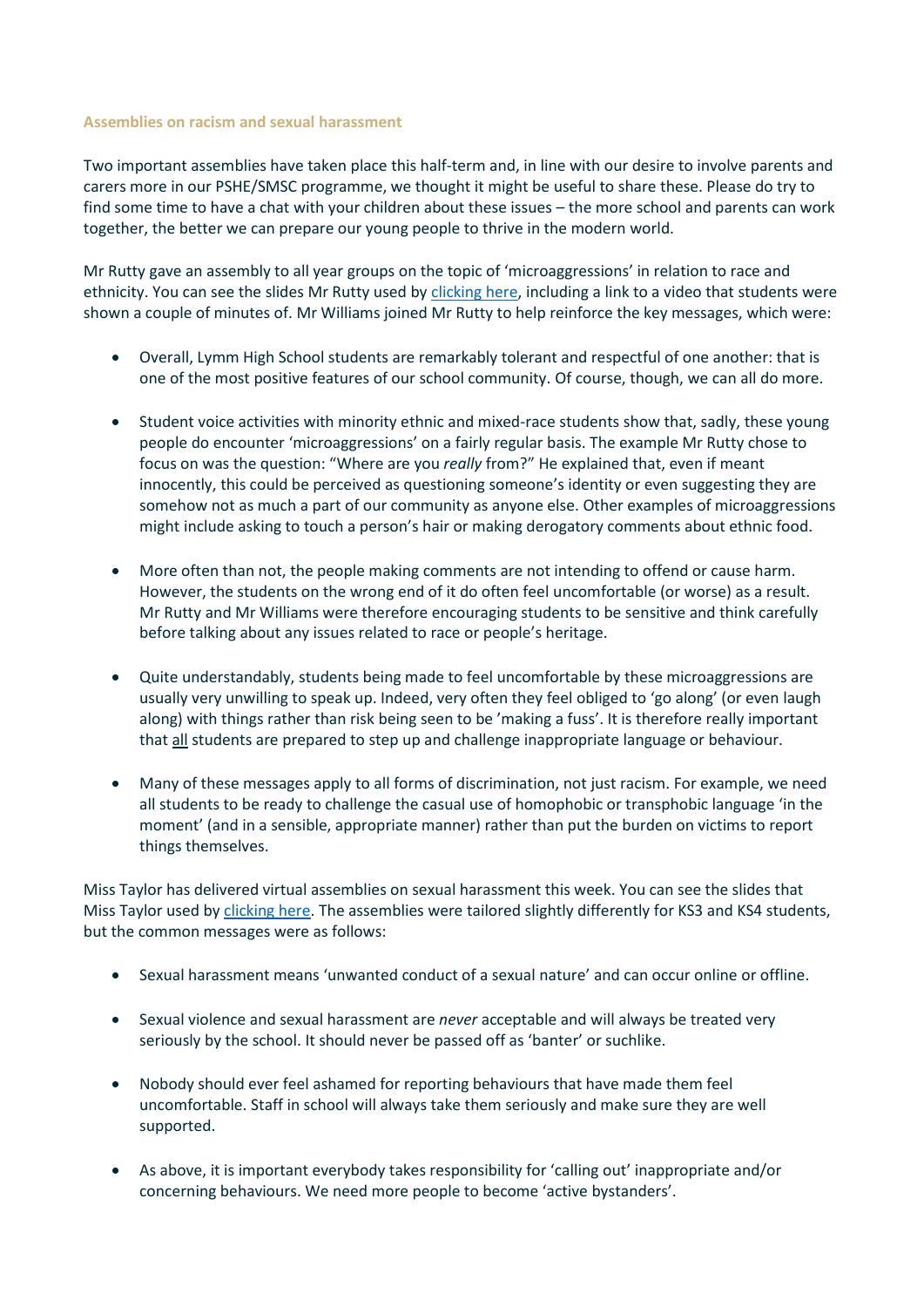We will be running assemblies and other activities on a similar theme for Sixth Form students soon after half-term, following a series of student voice activities we are in the middle of at the moment.

As always, if any student or parent/carer is worried about anything, they should report it to a trusted member of staff or via the [TellUs app.](https://www.lymmhigh.org.uk/tell-us/)

## **School communication**

We are aware that some parents' emails from school are being diverted into their junk folders. Please remember to check this folder in case you are missing information from school.

#### **Interhall events**

PE are hosting their 'Games' Interhall event on the following dates:

- Monday 6th June: Year 8
- Tuesday 7th June: Year 9
- Thursday 9th June: Year 10
- Friday 10th June: Year 7

Students will be required to come to school in their PE kit. Additional Lymm High School/PE uniform can be worn to keep warm when coming and leaving the school. Students are advised to bring plenty of fluids for the day, sun cream if it is warm and also any medication if required. They must also ensure they have their books for the day in case the event is cancelled.

If you require further information on this, please email Mr Mason [\(smason@lymmhigh.org.uk\)](mailto:smason@lymmhigh.org.uk)

## **Uniform recycling**

If you have any school uniform (lower school, Sixth Form or PE kit) that you no longer need, please consider donating these items to school so they can be shared with those who need it. If possible, please wash items before donating.

There will be a drop off point in main reception after the half-term holiday. If you have any questions, please email [nbeck@lymmhigh.org.uk](mailto:nbeck@lymmhigh.org.uk)

#### **Honours Boards**

Lymm High School has Honours Boards that display the names of all students who have, over the years, represented their county or country at sport. Recognition is also given to those students who are placed (top 3) in national competitions. We update the Boards every two years; therefore, any student from Years 8–13 who has achieved county honours in the period of time from September 2020 to the present day should be recognised on these boards.

If your son or daughter meets the criteria, please email the following details to Mr Hampton, Head of PE [\(jhampton@lymmhigh.org.uk\)](mailto:jhampton@lymmhigh.org.uk).

- Student name
- Current Year group
- Sport
- County or Region (e.g., Cheshire or North of England)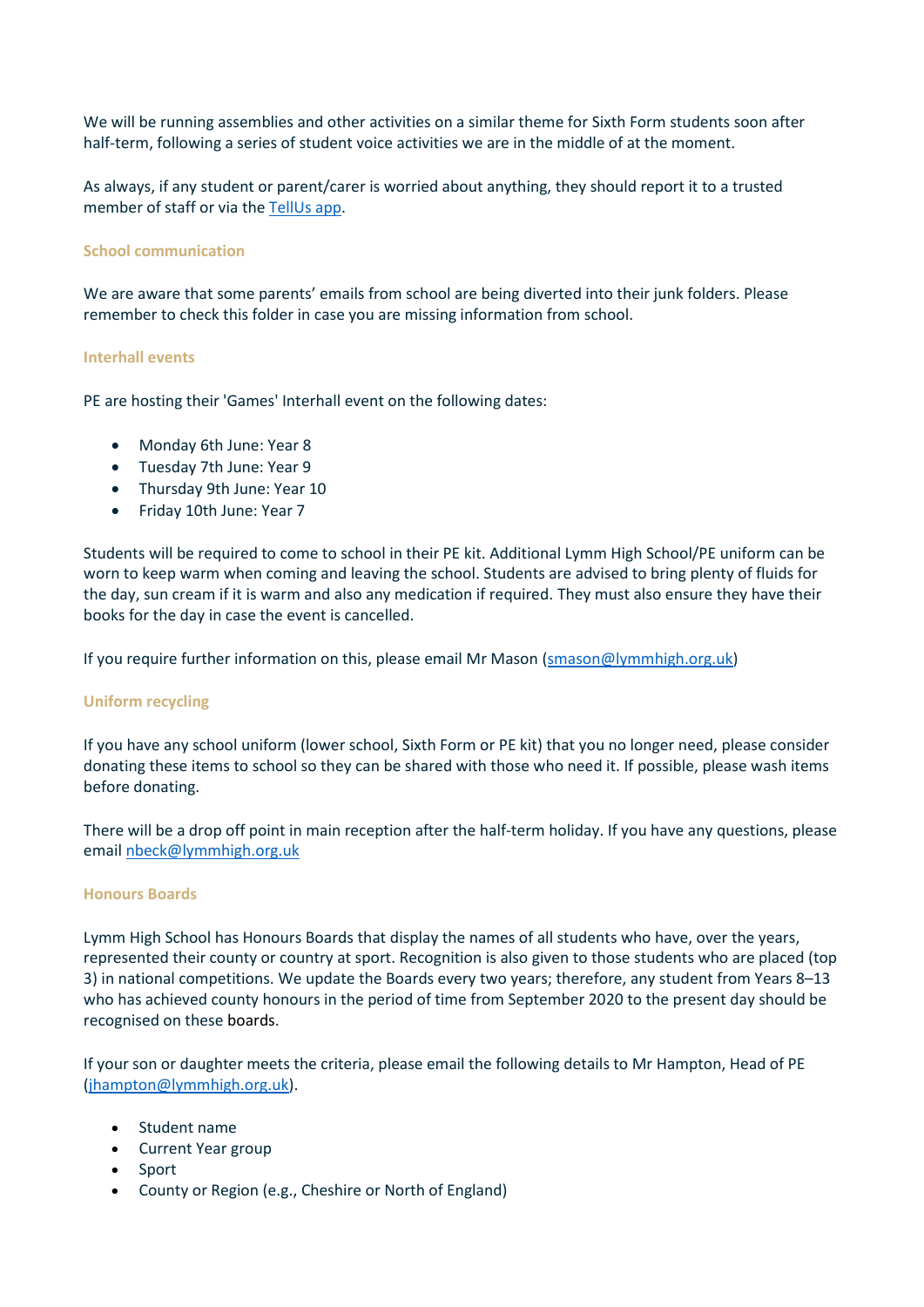- Age Group represented (e.g., U15's)
- Year(s) (e.g., 2020–2022)

## **Online school shop**

Parents may not be aware that our school shop is now online. Uniform can be ordered on a 'click and collect' basis by [clicking here.](https://shop.lymmhigh.org.uk/uniform-guidelines/)

## **Cashless catering**

Please remember to top up your child's cashless catering account via Parent Pay to ensure your child is able to purchase food at break and during lunchtimes. You ca[n click here](https://www.lymmhigh.org.uk/wp-content/uploads/2021/06/2020-2021-Lymm-Diner-Main-Menu-A4.pdf) to view the lunch menu, which changes each day. The price list can be [viewed here.](https://www.lymmhigh.org.uk/wp-content/uploads/2021/10/2020-21-Lymm-Diner-Price-Lists.pdf)

### **Amazon Smile**

You can help us raise money for Lymm High's PTA while online shopping at no extra cost to yourselves. All you need to do is sign up for the Amazon Smile Account by clicking here: [smile.amazon.co.uk: You shop.](https://smile.amazon.co.uk/gp/chpf/homepage/ref=smi_chpf_redirect?ie=UTF8&ein=515801-0&ref_=smi_ext_ch_515801-0_cl&fbclid=IwAR2Uq0Fft0D1JtTdcxdQI0ycnuZ7ORfMP9yBAkdDQO7lK-8Yc-0BNfGfaWA)  [Amazon gives.](https://smile.amazon.co.uk/gp/chpf/homepage/ref=smi_chpf_redirect?ie=UTF8&ein=515801-0&ref_=smi_ext_ch_515801-0_cl&fbclid=IwAR2Uq0Fft0D1JtTdcxdQI0ycnuZ7ORfMP9yBAkdDQO7lK-8Yc-0BNfGfaWA) Any of your Amazon purchases will then benefit our school by giving us a little cash each time. Thank you for your support.

### **LHS Lottery**

Congratulations to Mx. Sharp who was this week's school lottery winner! You could be a winner too! If you have not signed up for our lottery yet, please head to our dedicated lottery website [here.](https://www.yourschoollottery.co.uk/lottery/school/lymm-high-school) If you want to find out how the school lottery works, please [click here.](https://www.lymmhigh.org.uk/wp-content/uploads/2021/01/how-it-works-printable.pdf) Tickets are only £1 each week and your support would be hugely appreciated.

## **UPPER SCHOOL**

## **Year 11 Revision timetable**

Please [find attached](https://www.lymmhigh.org.uk/wp-content/uploads/2022/05/Student-Revision-Timetable-6th-10th-June.pdf) the revision timetable for the first week back after half term. All students are encouraged to use these sessions to support their ongoing GCSE preparation. The remaining revision sessions will be shared after the half term.

#### **Year 11 Prom**

A few reminders for Prom:

- Please pay any outstanding amount for the Year 11 Prom all on Parent Pay.
- Please click this link for the [River Reeves Foundation Prom Recycling project.](https://www.riverreevesfoundation.org/vintage-viola/prominence)
- Please make sure all medical consent forms are completed and returned to the school shop ASAP.

A huge well done to all Year 11 for their amazing efforts the last couple of weeks with their exams: they have been incredible! I am so proud of the way they have handled themselves. I really hope they get some rest over half-term and then we will look forward to celebrating their leaving in their final assembly on **Thursday 23rd June**.

Mrs Wagstaff